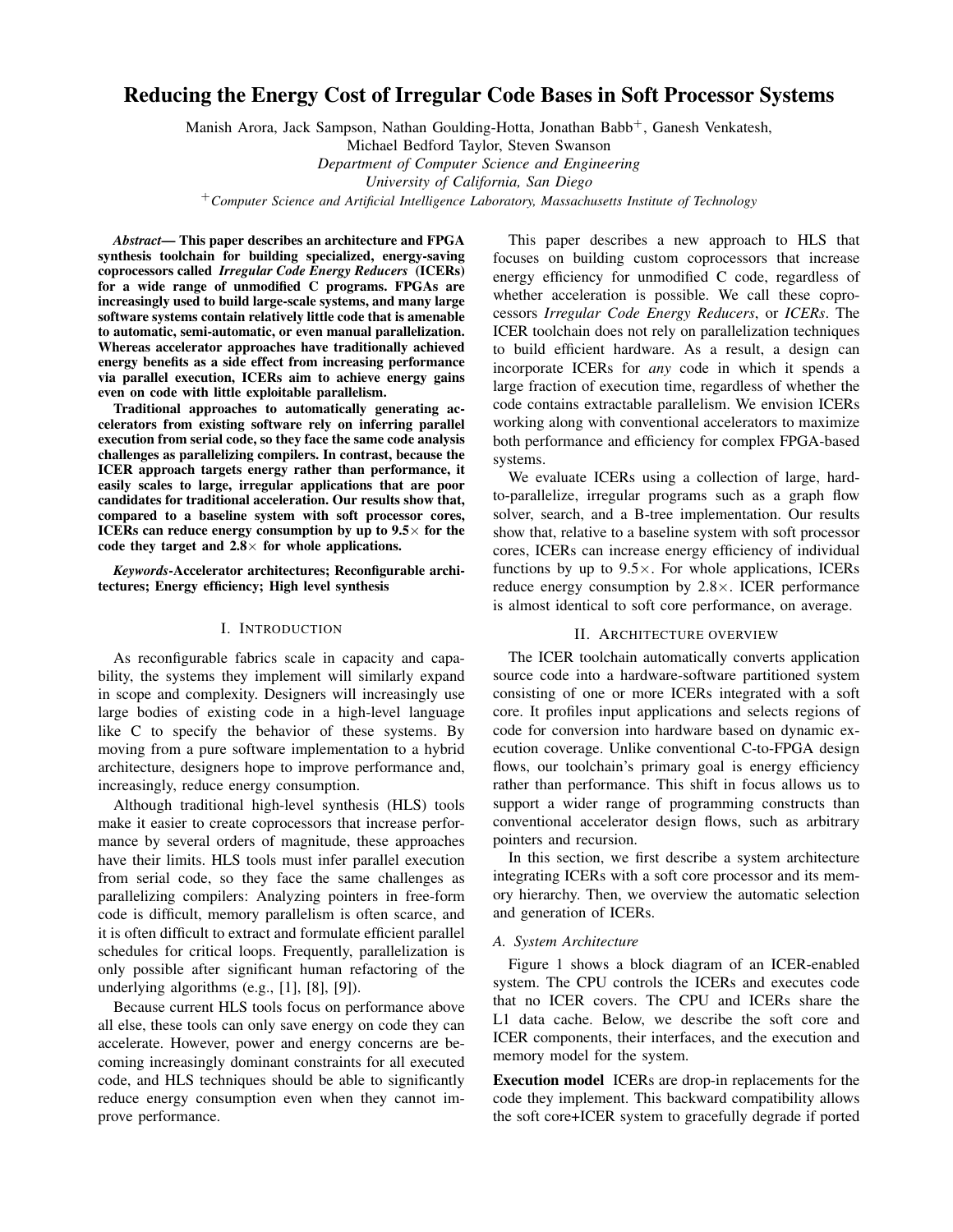

Figure 1. ICER system architecture An ICER-based system features a soft core that controls one or more ICERs. The shared L1 cache acts as the primary interface among the ICERs and between the soft core and ICERs. A narrow secondary network allows the processor to transfer arguments to the ICERs and initiate execution.

to a smaller fabric. When the profiler selects a function to convert into hardware, the compiler will insert stubs that enable the runtime to select between using the ICER or executing the code on the soft core.

When an ICER finishes execution or raises an exception, control transfers back to the soft core. The soft core extracts the cause from the ICER exception register and executes an appropriate software handler. The soft core has access to all internal state in the ICER via a secondary interface and can re-initialize the ICER to resume execution starting in an arbitrary control state. As a result, the toolchain supports code that contains non-inlineable function calls, such as dynamically linked library and system calls.

Memory As Figure 1 shows, the ICERs and the soft core share the coherent L1 data cache and they use the same address space. The ICERs ensure compatibility by splitting basic blocks into control blocks containing at most one memory operation and activating only one control block at a time, guaranteeing that memory operations execute in the correct order. If a memory operation takes multiple cycles, execution of the current block stalls until the memory request completes.

Soft core We use an energy-efficient, pipelined MIPS processor as our soft core processor. The MIPS processor core derives from the MIT Raw [17] processor and has an eight stage, in-order, single-issue pipeline. The core includes an L1 data cache, instruction memory, and the Raw networkon-chip router for one Raw tile. Microbenchmarks show that the Raw processor soft core operates within ∼20% of the dynamic power of a similarly configured MicroBlaze, with comparable or better instruction throughput.

## *B. ICER Interface*

Fast invocation makes it profitable to build ICERs even for small functions. The toolchain inserts wrappers around each selected region. These invoke the ICERs, passing any global variables by reference as additional input arguments. The coherent memory interface makes marshalling costs similar to function invocations. To transfer control to

| <b>Benchmark</b> | Description                     |          |       |       | Suite            |              |          | LOC   |
|------------------|---------------------------------|----------|-------|-------|------------------|--------------|----------|-------|
| $bzip2$ [16]     | Data compression algorithm      |          |       |       | <b>SPEC 2000</b> |              | 7625     |       |
| cipeg $[6]$      | JPEG image compression          |          |       |       | <b>EEMBC</b>     |              |          | 13272 |
| mcf [16]         | Single-depot vehicle scheduling |          |       |       | <b>SPEC 2000</b> |              | 2478     |       |
| radix [21]       | Sorting algorithm               |          |       |       | SPLASH-2         |              | 895      |       |
| viterbi [5]      | Viterbi decoder                 |          |       |       |                  | <b>EEMBC</b> |          | 11154 |
| $b$ -tree [3]    | Range traversal on a b-tree     |          |       |       | IBS              |              | 222      |       |
| <b>Benchmark</b> | #                               | Coverage | Freq. | Slice |                  | <b>LUTs</b>  | DSP48Es  |       |
|                  | <b>ICERs</b>                    | $(\%)$   | (MHz) | Regs. |                  |              |          |       |
| bzip2            |                                 | 68.2     | 81    | 8661  |                  | 22675        | 1        |       |
| cjpeg            | 3                               | 70.9     | 135   | 10591 |                  | 22354        | 52       |       |
| mcf              | $\mathfrak{D}$                  | 44.5     | 97    | 4649  |                  | 9588         | $\Omega$ |       |
| radix            | 1                               | 94.0     | 81    | 6172  |                  | 14305        | 17       |       |
| viterbi          | 1                               | 98.6     | 78    | 7097  |                  | 18716        | 18       |       |
| b-tree           | 1                               | 70.3     | 123   | 1968  |                  | 3733         | $\theta$ |       |

Table I. ICER Statistics We used our toolchain to automatically generate nine ICERs.

an ICER, the soft core passes up to eight arguments over the secondary network, starts the ICER, and goes to sleep in a clock-gated state.

# *C. ICER Generation*

The ICER toolchain makes use of the OpenIMPACT (1.0rc4) [13] and LLVM (2.4) [10] compiler infrastructures to select and transform code regions into ICERs. It accepts all C programs that the above tools accept, including programs with arbitrary pointer references, gotos, switch statements, and loops with complex conditions. The ICER toolchain uses inlining to remove function call overhead where possible.

By design, the ICER datapath and control closely resemble the data and control flow graphs of the original C code as expressed in OpenIMPACT's Lcode intermediate representation, although our toolchain splits basic blocks containing multiple memory operations. This allows for simple semantics when transferring control between an ICER and the soft core during the ICER's execution. Every static operator in the intermediate representation becomes a dedicated functional unit, and every basic block live-out value becomes a register. Memory operations within an ICER share a single time-multiplexed cache interface.

The toolchain also constructs a control unit alongside the datapath that follows the control flow of the software computation. This control unit activates one basic block per cycle, tracking the transitions between basic blocks via branch outcomes. For multi-cycle and variable-latency operations, the control unit remains in the current active basic block until the operation completes.

## III. RESULTS

In this section, we discuss the benchmarks we use to evaluate ICERs, describe our experimental methodology, and analyze the impact of using ICERs on performance and efficiency for both the targeted function and whole application.

#### *A. Benchmarks*

Table I describes the six irregular applications we use. They come from SPEC 2000, EEMBC, SPLASH–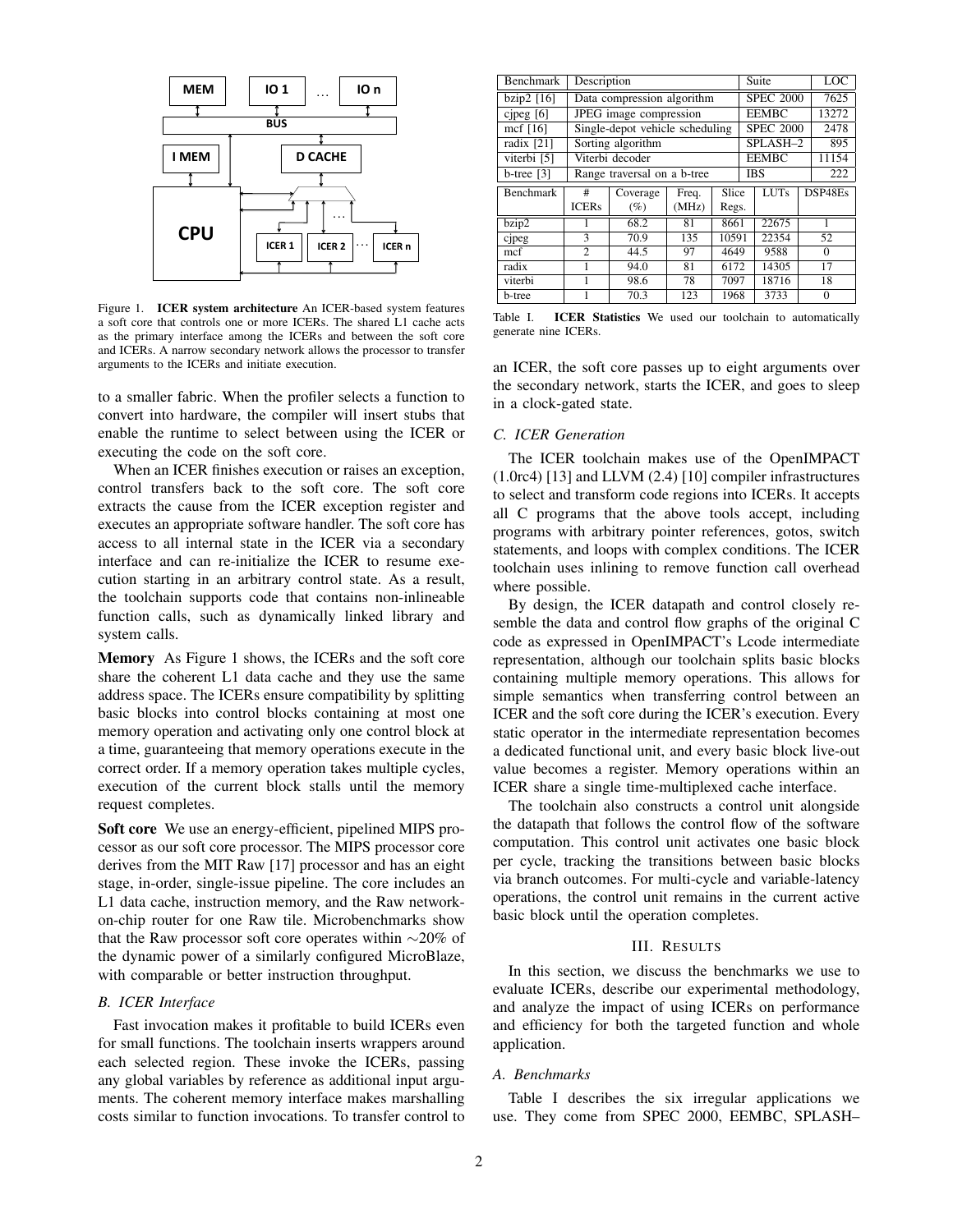2, and IBS (an Irregular Benchmark Suite). The benchmarks perform irregular, non-parallelizable computation, including data compression, sorting, and data-dependent graph traversals. The average size of an input benchmark program is 5,941 lines of code (excluding headers).

We used the ICER toolchain to automatically generate nine ICERs. Table I shows statistics for the resulting hardware. The coverage column measures the percentage of execution time spent in the code regions converted into ICERs. Clock frequencies for the ICERs range from ∼80 to 149 MHz, matching or exceeding the soft core synthesis frequency of 80 MHz. FPGA resource usage (slice registers, LUTs, DSP48Es, etc.) varies from roughly one-third to two times that of a single soft core.

# *B. Methodology*

We synthesized ICERs using the Xilinx toolflow for the Virtex 5 family of FPGAs. The specific device targeted was an xc5vlx110t-ff1136-3. We synthesized the soft core using Synopsys Synplify followed by mapping, placement, routing, and optimizations using Xilinx tools.

We use a cycle-accurate simulation infrastructure based on *btl* [17]. When the toolchain generates ICERs it also generates models of the new hardware for the cycleaccurate system simulator.

To measure ICER power usage, our simulator traces all ICER inputs and outputs for sample periods of 10,000 cycles. From each trace, we create a testbench to drive a post-place and route model using the Synopsys VCS (C-2009.06) logic simulator. This generates VCD activity files, which we use as inputs to Xilinx XPower. A similar process generates power numbers for the soft core using samples from equivalent portions of software execution.

# *C. ICER Performance and Efficiency*

Figure 2 shows the energy-delay product (EDP) improvement, speedup, and energy of ICER-enabled systems and ICERs, normalized to the MIPS soft core. ICERs use up to  $9.5 \times$  less energy (5.3 $\times$  on average) for the regions of code that they target. They do this while maintaining comparable or better levels of performance, resulting in an average EDP improvement of  $5.1 \times$ .

Performance trends for the entire applications are very similar to those for the targeted functions. Excepting btree, ICER-based system performance is comparable to or better than soft core performance. For both b-tree and mcf, a lack of memory pipelining in ICERs limits performance. At the application level, energy gains are highly correlated with application coverage, because of the soft core's high clock tree energy and greater BRAM energy. Across all benchmarks, ICERs use  $2.27 \times$  less energy, improving EDP by 2.32×. Code regions with poor memory performance show the largest energy improvements, with mcf achieving a 9.5× improvement for covered code.

Figure 2 (bottom) shows the breakdown of component energy (block RAMs, DSP, wires, logic, and clock) across



Figure 2. ICER EDP improvement, speedup, and energy breakdown ICERs significantly improve energy-delay product (top, higher is better), maintaining performance (middle, higher is better), while greatly reducing energy (bottom, lower is better) compared to a soft core MIPS processor. Bars labeled 'App' report values for the whole benchmark, and bars labeled 'ICER' correspond to code covered by the ICER. Energy and EDP improvements are closely correlated with application coverage.

system, and ICERs in isolation. In every case, the largest component is clock tree energy. ICERs greatly reduce clock energy and all but eliminate block RAM energy for the code that they target. Even at the application level, ICERs reduce clock energy by half. ICERs provide great savings here, but the clock still accounts for a large fraction, highlighting the importance of clock gating the soft core and inactive ICERs. It also showcases how the ICER execution model is an excellent fit for FPGAs: Since only one basic block in an ICER is active at a time, the synthesis tools can clock-gate ICERs more aggressively to take advantage of their very low duty cycles.

# IV. RELATED WORK

This section compares ICERs with previous efforts in high-level synthesis, custom coprocessor design, and other FPGA-based accelerator platforms.